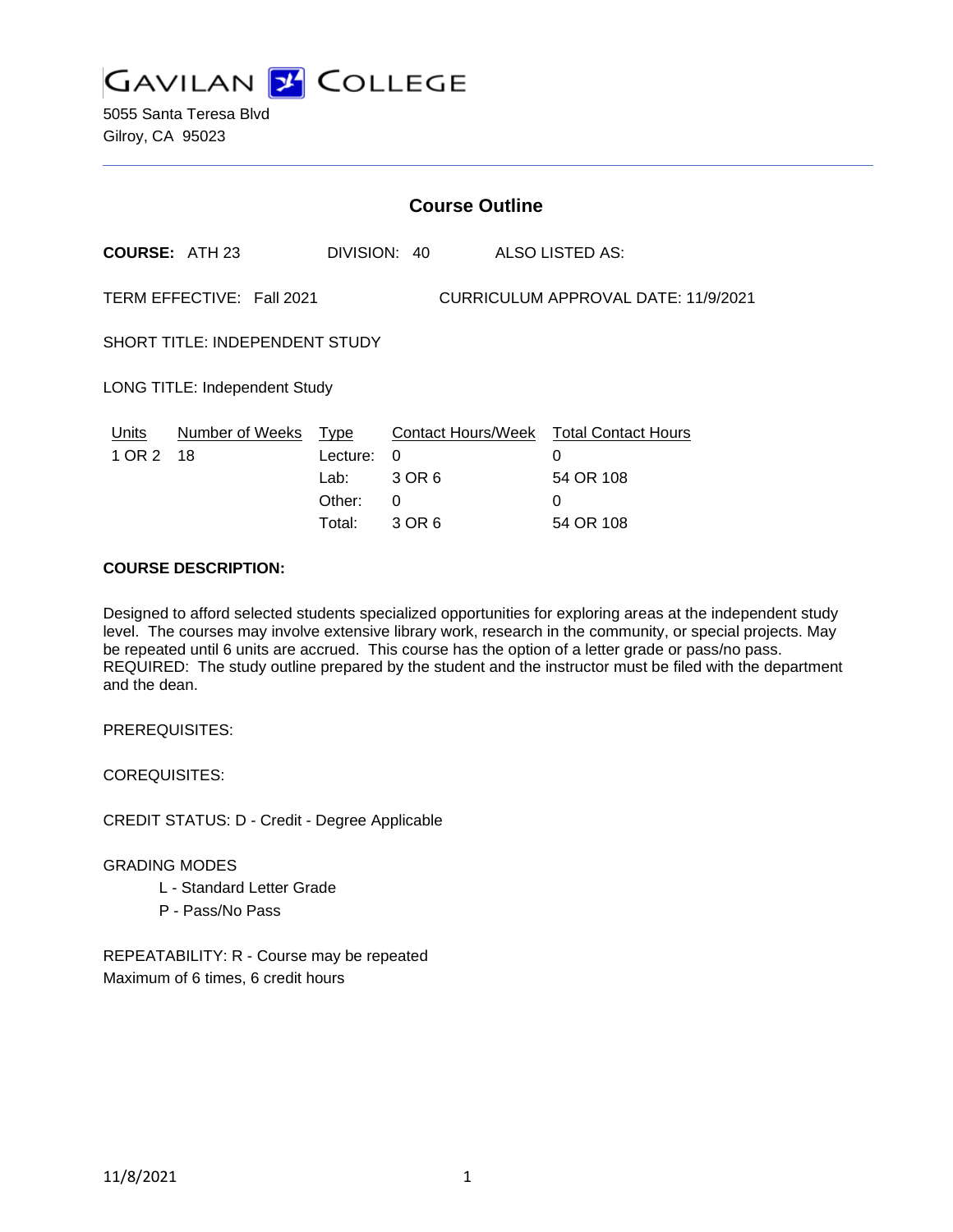SCHEDULE TYPES:

- 05 Hybrid
- 40 Directed/Independent Study
- 71 Dist. Ed Internet Simultaneous
- 72 Dist. Ed Internet Delayed
- 73 Dist. Ed Internet Delayed LAB
- 73A Dist. Ed Internet LAB-LEH 0.65

# **STUDENT LEARNING OUTCOMES:**

By the end of this course, a student should:

1. Articulate effectively; either in writing, oral presentation, or by demonstration; the learning resulting from their independent work.

## **COURSE OBJECTIVES:**

1. Expand their studies in Athletics beyond the classroom.

## **CONTENT, STUDENT PERFORMANCE OBJECTIVES, OUT-OF-CLASS ASSIGNMENTS**

Curriculum Approval Date: 11/9/2021

Provides an opportunity for the student to expand their studies in Athletics beyond the classroom by completing a project or an assignment arranged by agreement between the student and instructor. The student is required to contract with the instructor to determine the scope of assignment and the unit value assigned for successful completion. Students may take a maximum of 6 units of Independent Study.

54 – 108 Hours

Content:

Topics and Scope -

Independent study will provide an enriched academic experience on an approved Athletics topic. Topics will vary according to student needs. Student and instructor will develop an individual plan based on an agreed topic and outline. Established according to the Independent Studies Course Application proposed by the student and approved by the supervising faculty, department chairperson, and supervising administrator.

The outline will include, but not be limited to:

- 1. Definition, selection, and exploration of a topic.
- 2. Specialized subject area as approved by instructor.
- 3. Standard methods for collection of data or research.
- 4. Assessment and evaluation of project.

Objectives:

Students will be able to -

1. General:

- a. Expand knowledge and increase mastery of the selected topic.
- b. Present; either in written, oral or practical form; the results of their project.

2. Specific individual outcomes and objectives are established according to the Independent Studies Course Application proposed by the student and approved by the supervising faculty, department chairperson, and supervising administrator.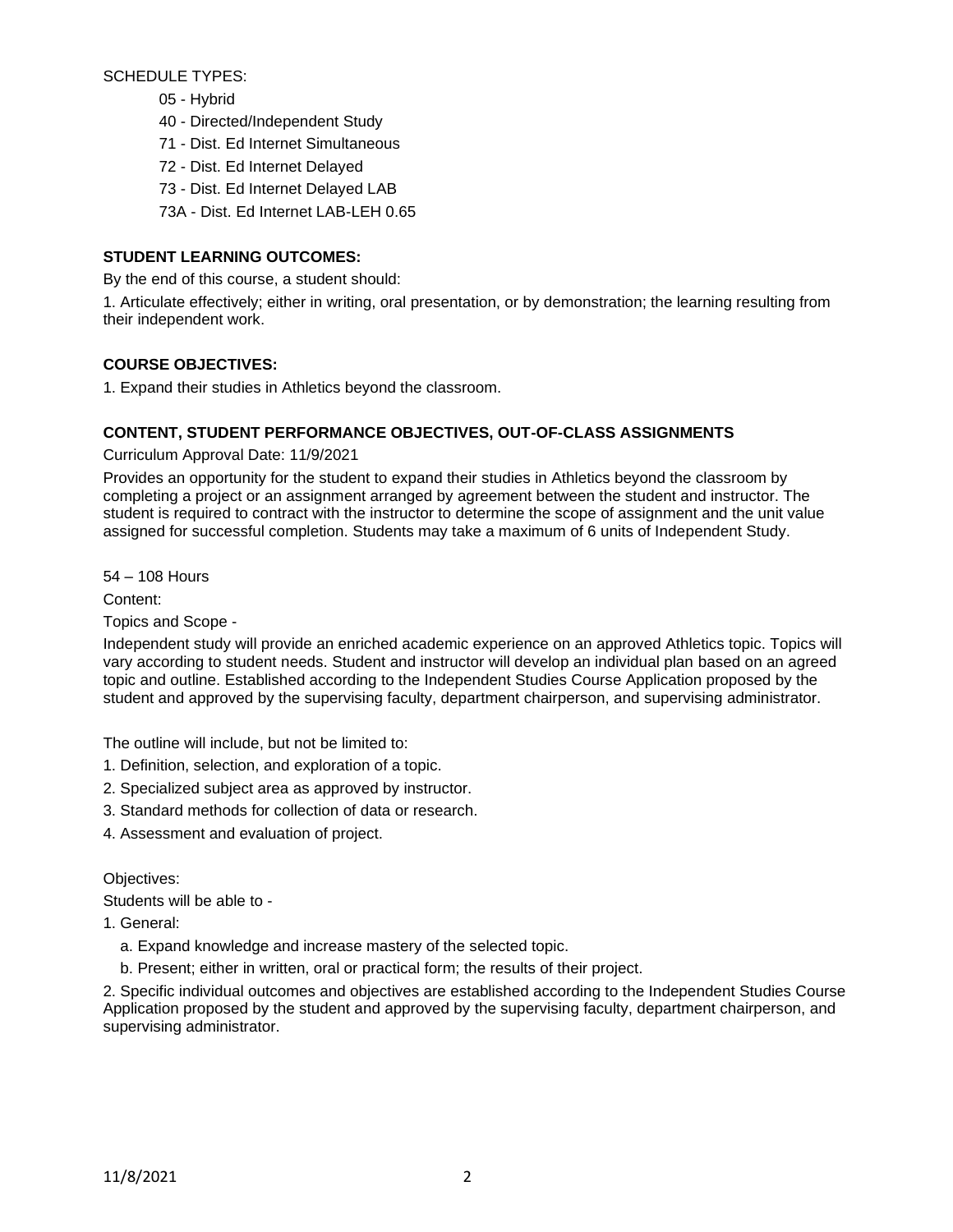## **METHODS OF INSTRUCTION:**

Self-Study, Inquiry-Based

#### **OUT OF CLASS ASSIGNMENTS:**

Assignments will vary with student, type of project, and number of units. Typical assignments may include:

1. Progress reports with oral, written, or practical and/or electronic summaries of independent study progress.

2. Project outline. Independent Study Form.

3. Written, oral or practical assignments including oral performance or research. These are established according to the Independent Studies Application proposed by the student and approved by the supervising faculty, department chairperson, and supervising administrator.

### **METHODS OF EVALUATION:**

Writing assignments Evaluation Percent 10 Evaluation Description 10% - 20% Project Outline and Progress Reports Skill demonstrations Evaluation Percent 70 Evaluation Description 40% - 70% Presentations or Performances Other methods of evaluation Evaluation Percent 20 Evaluation Description 20% - 40% Written or Oral Report of Independent Study Project

## **REPRESENTATIVE TEXTBOOKS:**

Rationale: Established according to the Independent Studies Application proposed by the student and approved by the supervising faculty, department chairperson, and supervising administrator.